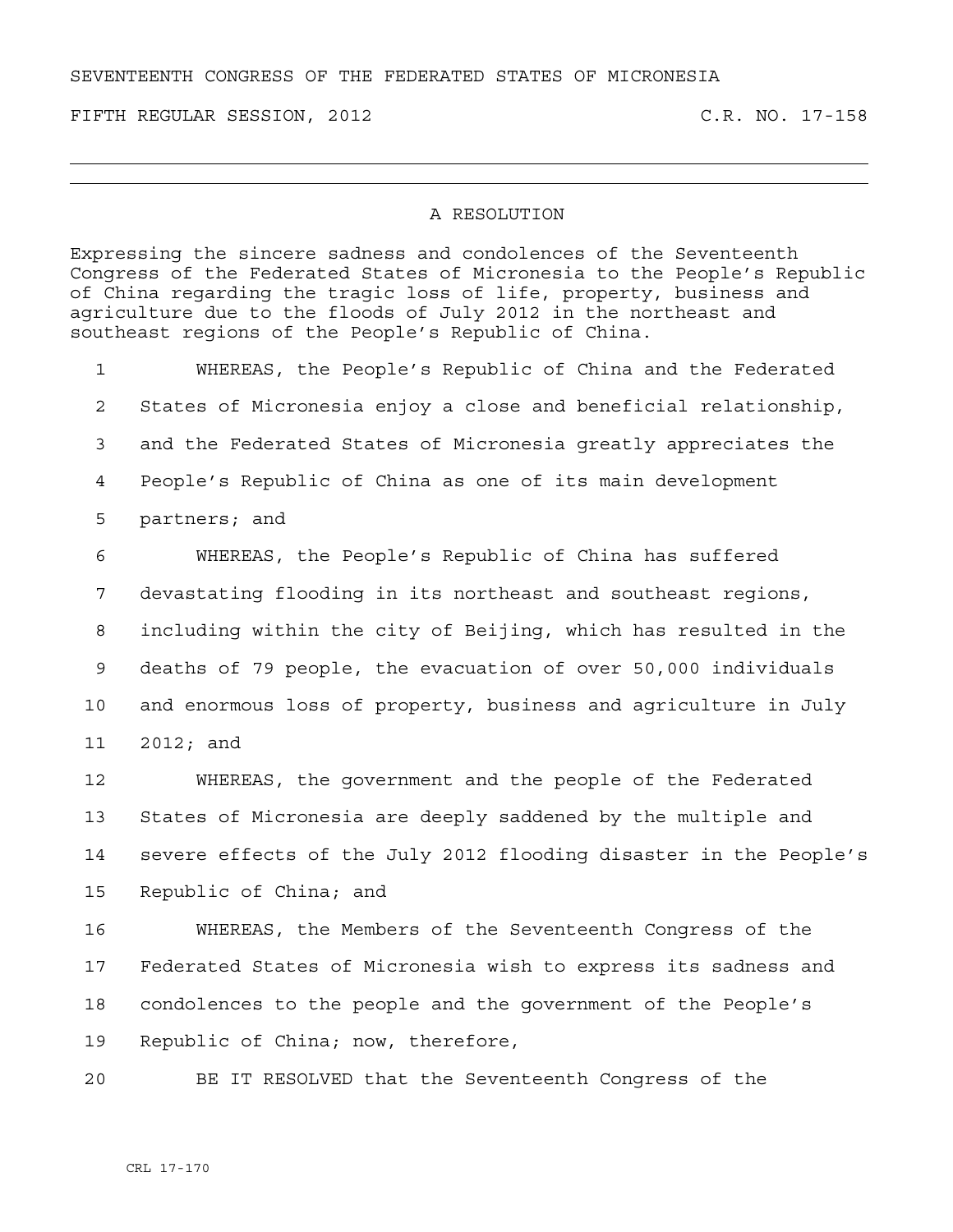| $\mathbf 1$ | Federated States of Micronesia, Fifth Regular Session, 2012,      |
|-------------|-------------------------------------------------------------------|
| 2           | wishes to express its sadness and condolences to the people and   |
| 3           | government of the People's Republic of China regarding the tragic |
| 4           | loss of life, property, business and agriculture as a result of   |
| 5           | the July 2012 flooding in the northeast and southeast regions of  |
| 6           | their country; and                                                |
| 7           | BE IT FURTHER RESOLVED that certified copies of this              |
| 8           | resolution be transmitted to President of the Federated States of |
| 9           | Micronesia and the Secretary of Foreign Affairs.                  |
| 10          |                                                                   |
| 11          | Introduced by: /s/ Isaac V. Figir<br>Date: $8/21/12$              |
| 12          | Isaac V. Figir                                                    |
| 13          |                                                                   |
| 14          |                                                                   |
| 15          |                                                                   |
| 16          |                                                                   |
| 17          |                                                                   |
| 18          |                                                                   |
| 19          |                                                                   |
| 20          |                                                                   |
| 21          |                                                                   |
| 22          |                                                                   |
| 23          |                                                                   |
| 24          |                                                                   |
| 25          |                                                                   |

<u> 1989 - Jan Salaman Salaman (j. 1989)</u>